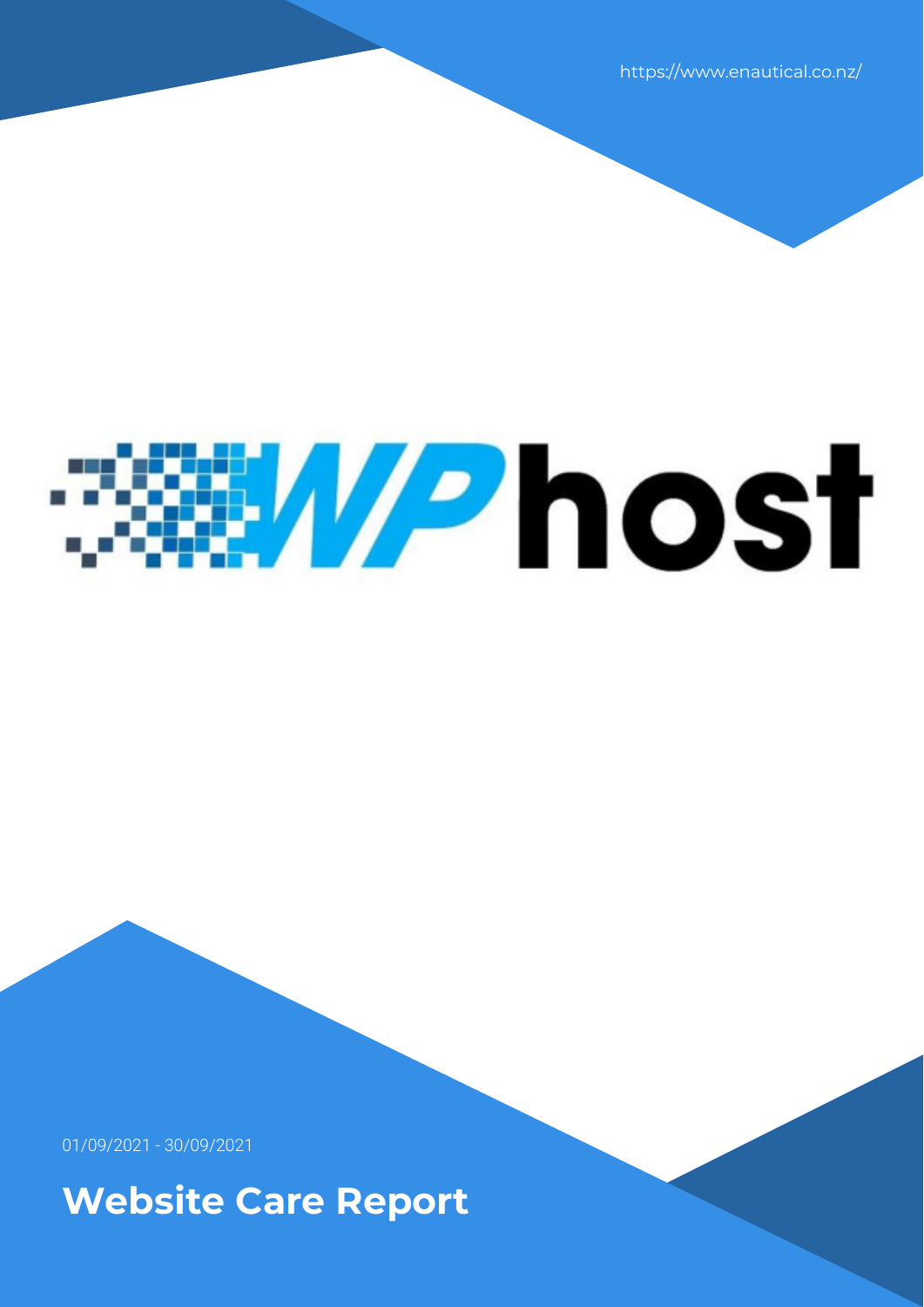## **OVERVIEW**



Website: https://www.enautical.co.nz/ IP Address: 151.101.194.159 WordPress Version: 5.8.1



### **BACKUPS**

Backups created: 3; Latest one on: 29/09/2021 1:42



## **ANALYTICS**

2.4% average increase in sessions in the previous period



## **SECURITY**

Your website is safe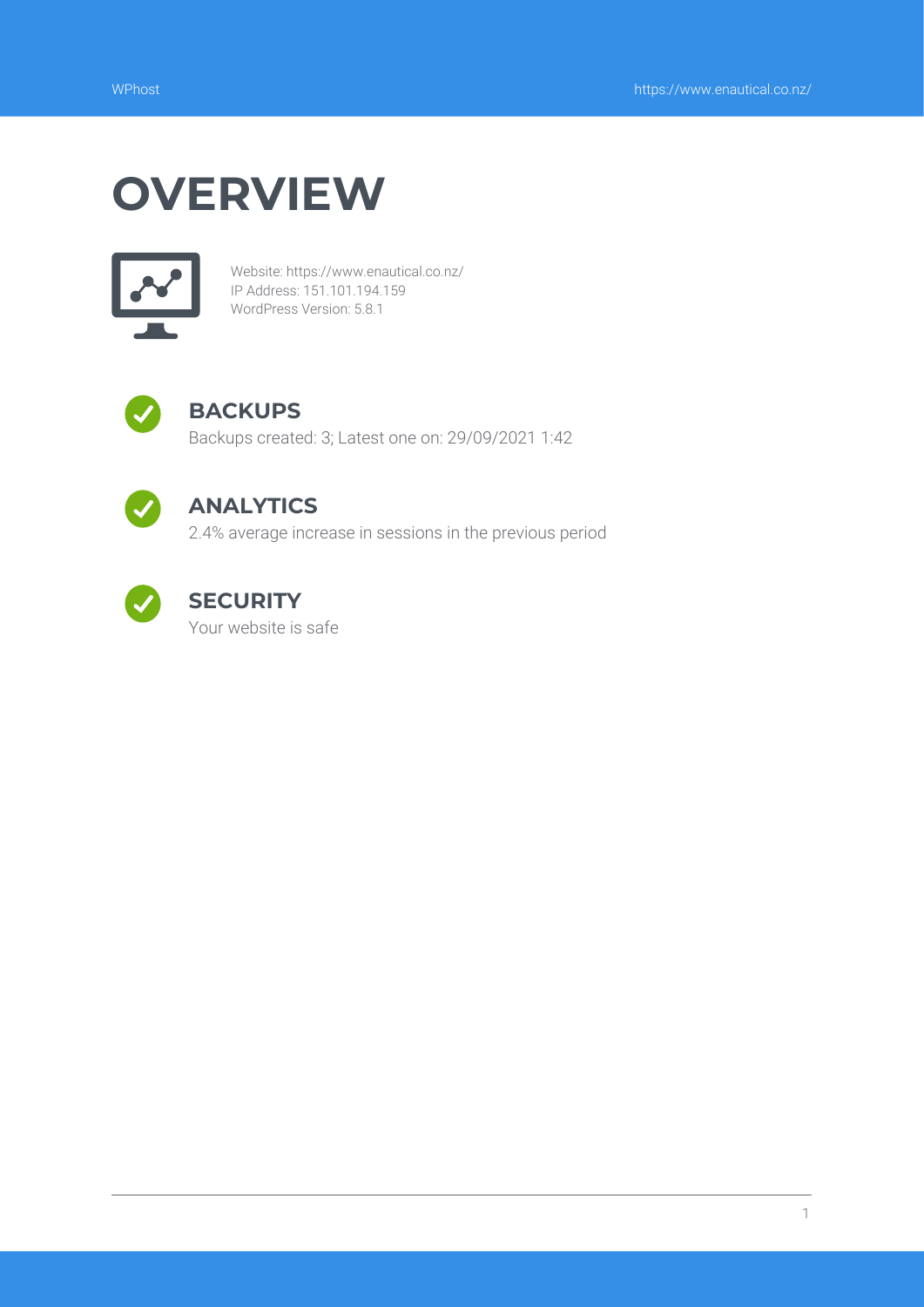

*01/09/2021 to 30/09/2021*

Backups created: **1** Total backups available: **3**

### LATEST BACKUPS







Active Plugins 24

Published posts  $\bigcap$ 

 $\odot$ 

Approved comments  $\bigcap$ 

 $\Omega$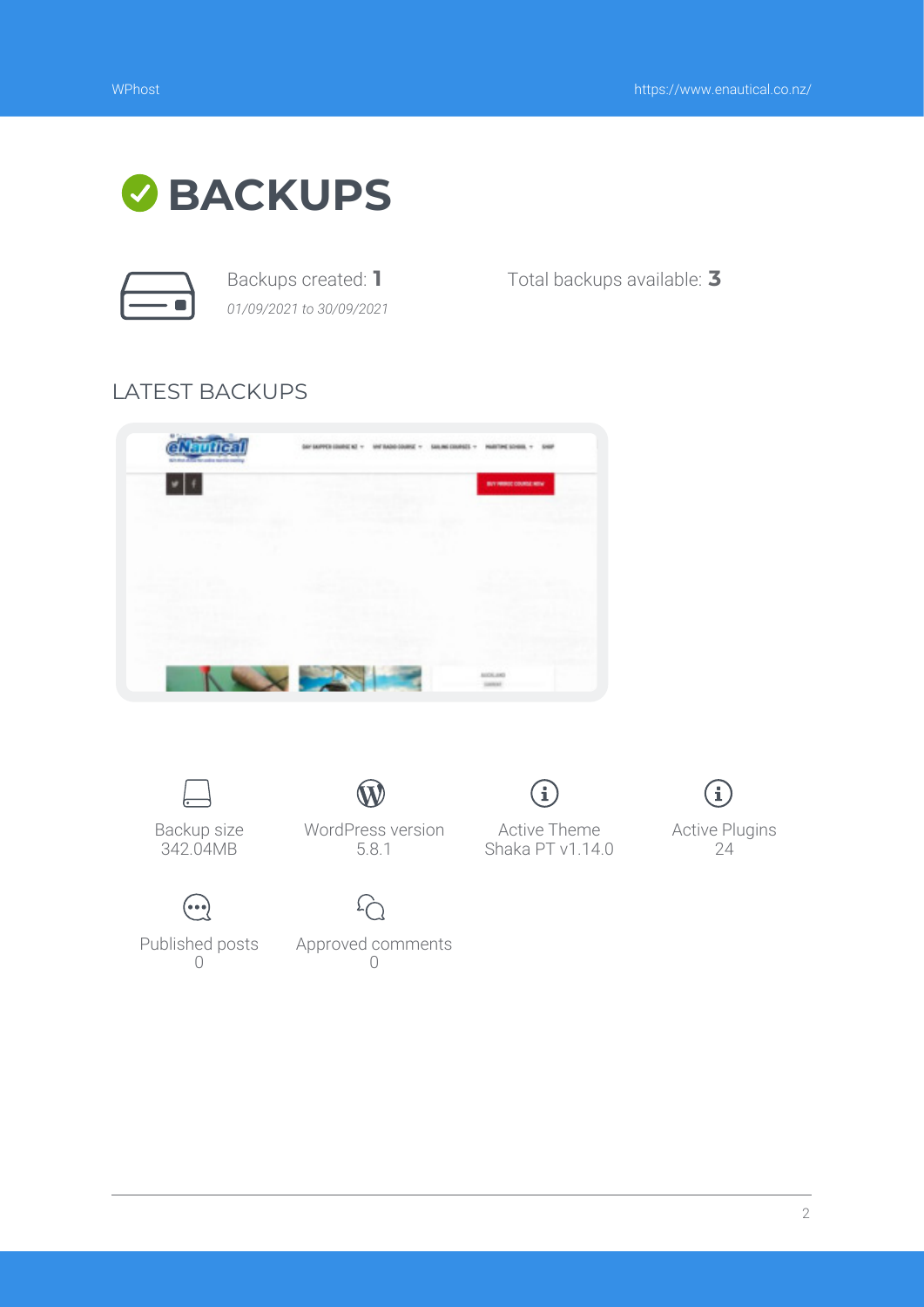



Traffic up by: **2.4%** *01/09/2021 to 30/09/2021*



SESSIONS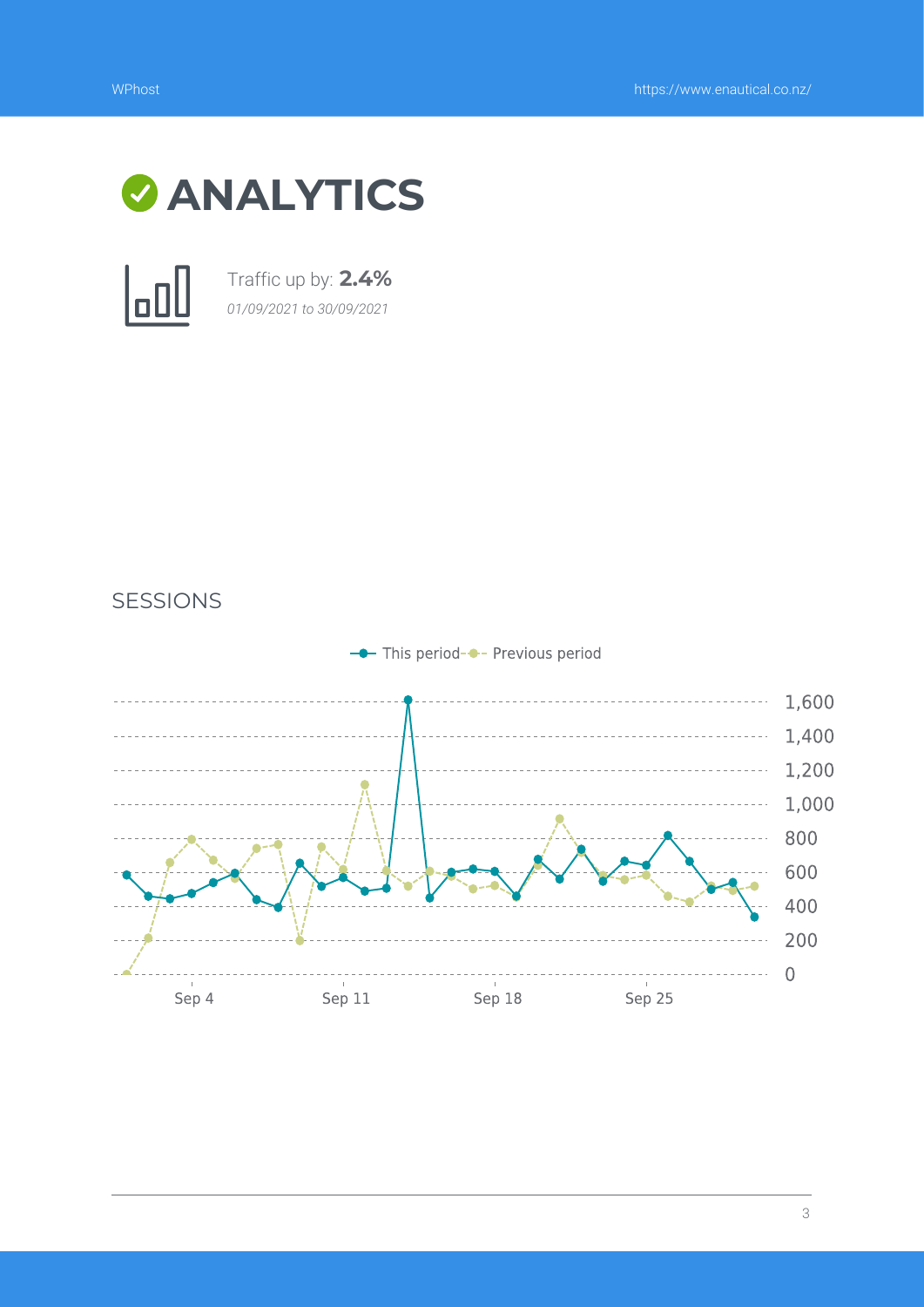# **SECURITY**



Total security checks: **30** *01/09/2021 to 30/09/2021*

### MOST RECENT SCAN

*30/09/2021*

Status: Clean

| Malware: Clean | Web Trust: Clean | Vulnerabilities: 0 |  |
|----------------|------------------|--------------------|--|

## SECURITY SCAN HISTORY (1/3)

| Date            | <b>Malware</b> | Vulnerabilities | <b>Web Trust</b> |
|-----------------|----------------|-----------------|------------------|
| 30/09/2021 4:30 | Clean          | Clean           | Clean            |
| 29/09/2021 7:03 | Clean          | Clean           | Clean            |
| 28/09/2021 5:30 | Clean          | Clean           | Clean            |
| 27/09/2021 6:32 | Clean          | Clean           | Clean            |
| 26/09/2021 5:30 | Clean          | Clean           | Clean            |
| 25/09/2021 7:03 | Clean          | Clean           | Clean            |
| 24/09/2021 8:03 | Clean          | Detected        | Clean            |
| 23/09/2021 5:33 | Clean          | Clean           | Clean            |
| 22/09/2021 5:33 | Clean          | Clean           | Clean            |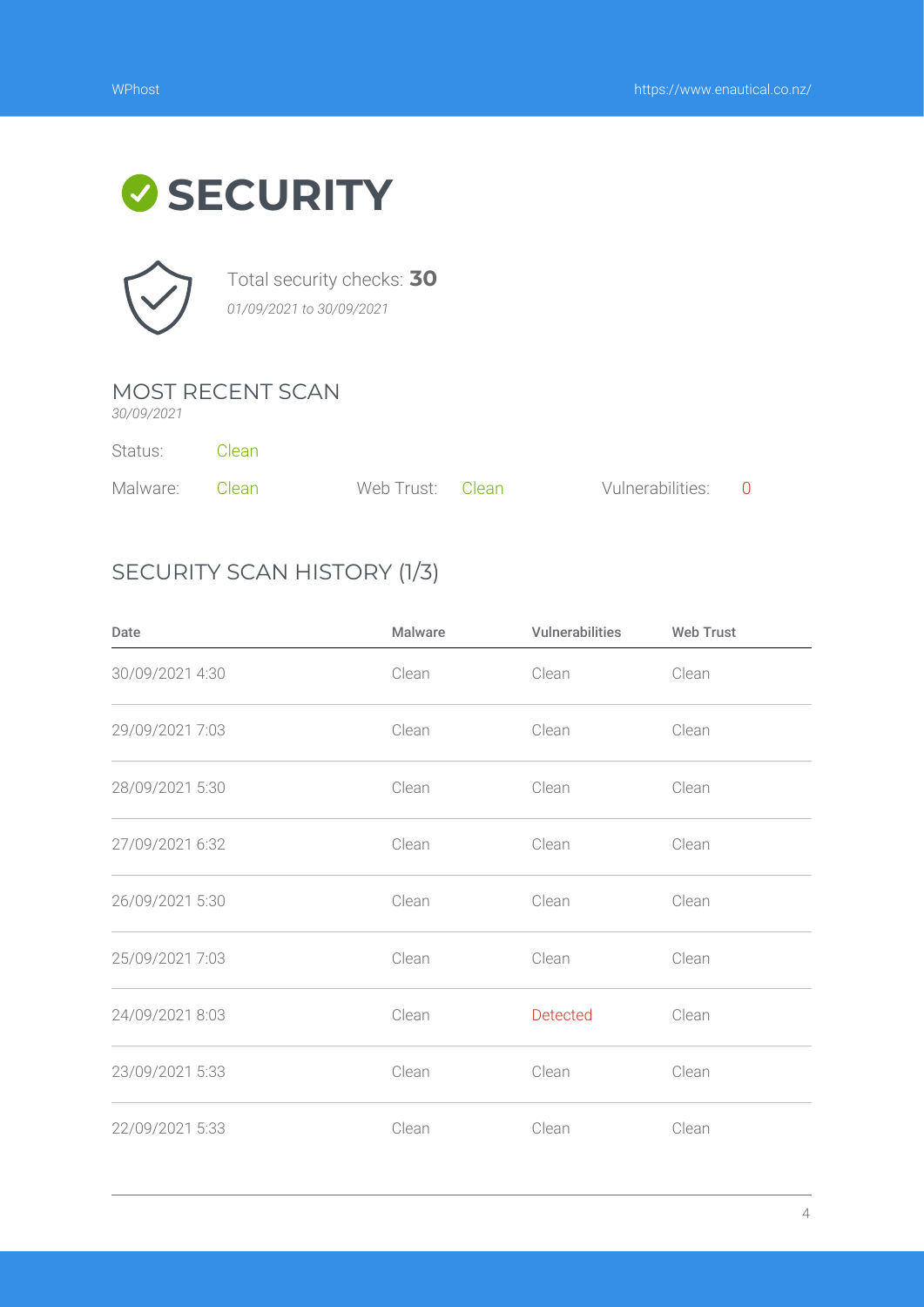## SECURITY SCAN HISTORY (2/3)

| Date            | Malware | Vulnerabilities | <b>Web Trust</b> |
|-----------------|---------|-----------------|------------------|
| 21/09/2021 5:30 | Clean   | Clean           | Clean            |
| 20/09/2021 6:02 | Clean   | Clean           | Clean            |
| 19/09/2021 3:31 | Clean   | Clean           | Clean            |
| 18/09/2021 6:03 | Clean   | Clean           | Clean            |
| 17/09/2021 7:00 | Clean   | Clean           | Clean            |
| 16/09/2021 6:04 | Clean   | Clean           | Clean            |
| 15/09/2021 6:05 | Clean   | Clean           | Clean            |
| 14/09/2021 4:30 | Clean   | Clean           | Clean            |
| 13/09/2021 6:03 | Clean   | Clean           | Clean            |
| 12/09/2021 6:06 | Clean   | Clean           | Clean            |
| 11/09/2021 6:04 | Clean   | Clean           | Clean            |
| 10/09/2021 4:31 | Clean   | Clean           | Clean            |
| 09/09/2021 6:00 | Clean   | Clean           | Clean            |
| 08/09/2021 3:31 | Clean   | Clean           | Clean            |
| 07/09/2021 7:00 | Clean   | Clean           | Clean            |